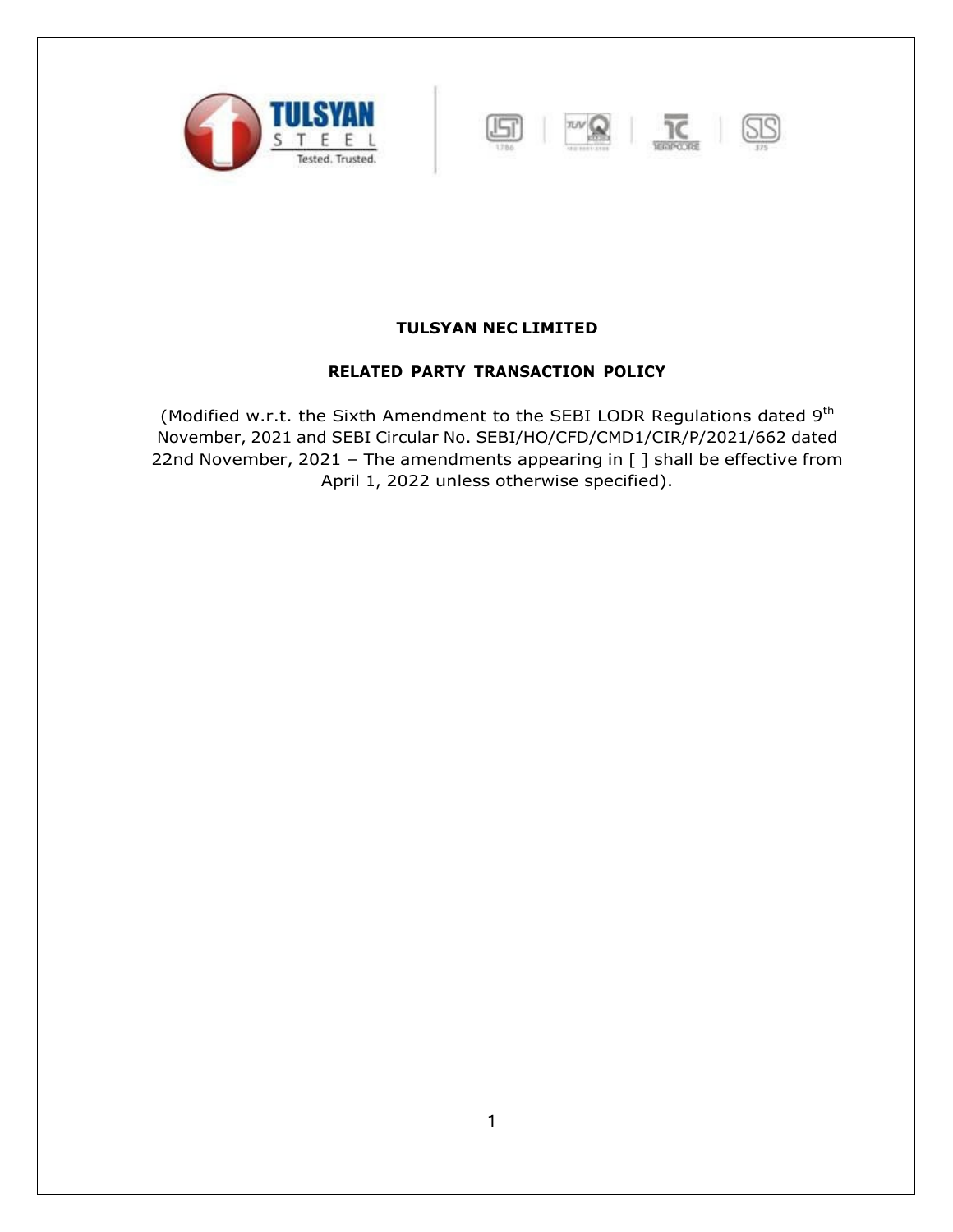





# **TABLE OF CONTENTS**

| Sr. | <b>Particulars</b>                                        | Page Nos. |
|-----|-----------------------------------------------------------|-----------|
| No. |                                                           |           |
| 1.  | Preamble                                                  | 3         |
| 2.  | Purpose                                                   | 3         |
| 3.  | Definitions                                               | 3         |
| 4.  | Policy and Procedure                                      | 5         |
| 5.  | Transactions which do not require approval                | 8         |
| 6.  | Related Party Transactions not approved under this Policy | 9         |
| 7.  | <b>Disclosures</b>                                        | 9         |
| 8.  | <b>Policy Review</b>                                      | 9         |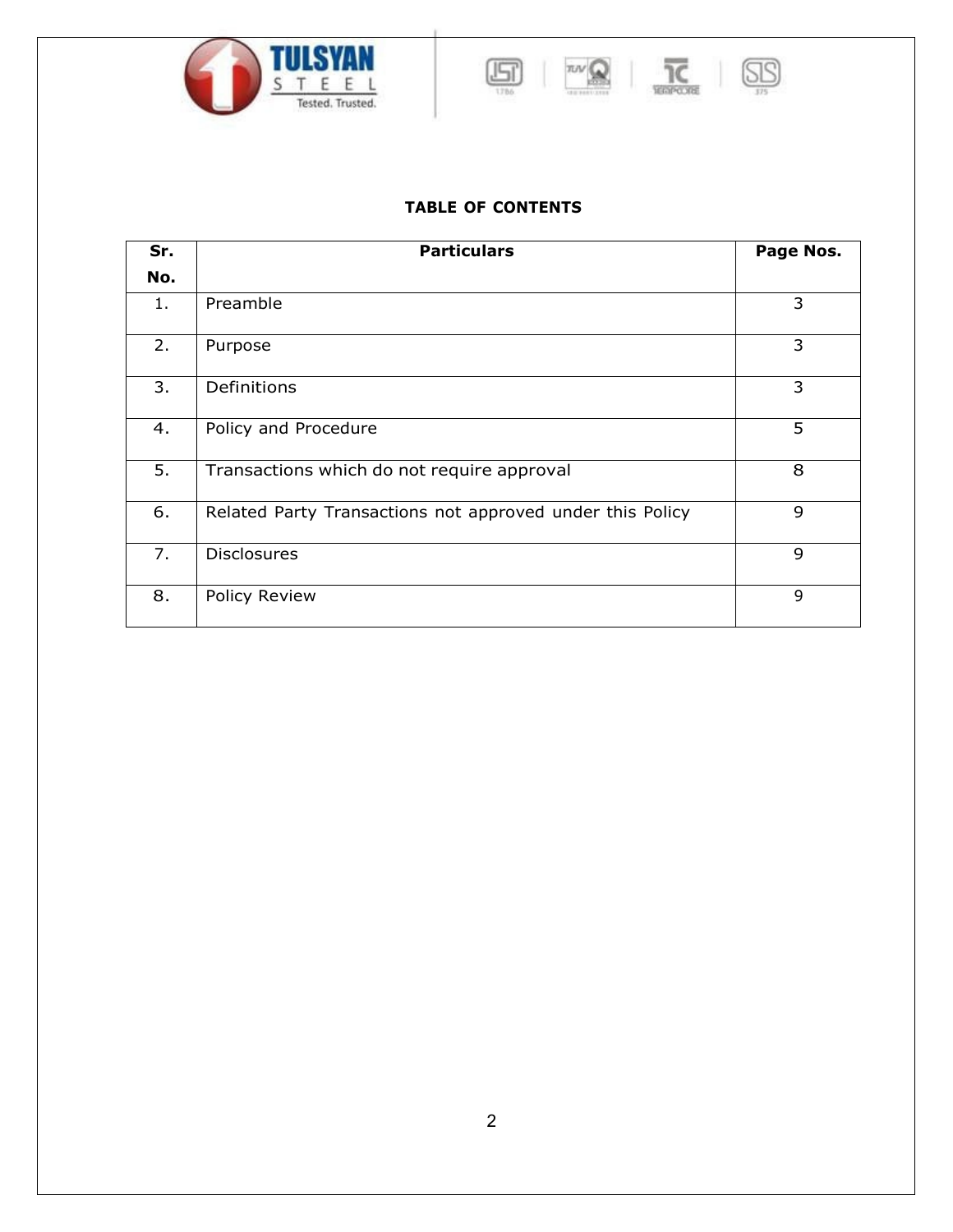





# **1. Preamble**

The Board of Directors (the "Board") of Tulsyan NEC Limited (the "Company"), has adopted the following policy and procedures with regard to Related Party Transactions as defined below. The Audit Committee will review and may amendthis policy from time to time.

This policy is to regulate transactions between the Company and its Related Parties based on the laws and regulations applicable on the Company.

## **2. Purpose**

This policy is framed as per the requirements of Regulation 23 of Securities Exchange Board of India (Listing Obligations and Disclosure Requirements) Regulations, 2015 [including any modification(s) / amendment(s) / re-enactment(s) thereof] ("**SEBI LODR**") and in terms of Section 188 of the Companies Act, 2013 andis intended to ensure proper approval, disclosure and reporting requirements of transactions between the Company and its Related Parties.

## **3. Definitions**

**"Act"** shall mean the Companies Act, 2013 and the Rules framed thereunder, including any modifications, clarifications, circulars or re-enactment thereof.

**"Arm's length transaction"** means a transaction between two related parties that is conducted as if they were unrelated, so that there is no conflict of interest. For determination of Arm's Length basis, guidance may be taken from provisions of Transfer Pricing under Income Tax Act, 1961.

**"Audit Committee or Committee"** means "Audit Committee" constituted by the Board of Directors of the Company under provisions of SEBI LODR and CompaniesAct, 2013 as amended from time to time.

**"Associate Company"** means any other Company, in which the Company has a significant influence, but which is not a Subsidiary Company of the Company having such influence and includes a joint venture company.

Explanation – For the purpose of this clause

**"significant influence"** means control of at least twenty per cent of total share capital, or business decisions under an agreement.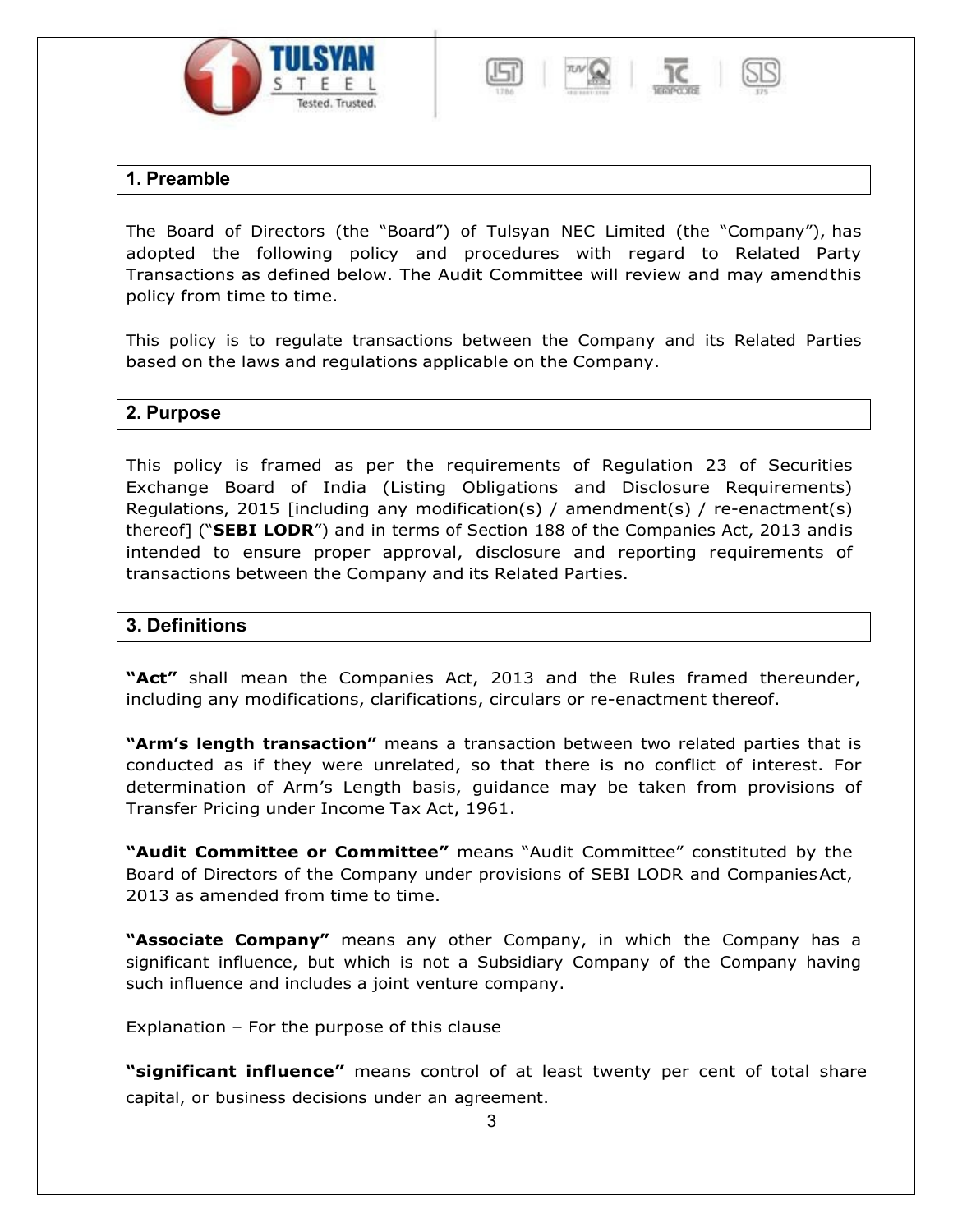





**"Control"** shall have the same meaning as defined in SEBI (Substantial Acquisition of Shares and Takeovers) Regulations, 2011.

**"Material Related Party Transaction"** in terms of SEBI LODR means a transaction with a related party shall be considered material, if the transaction(s) to be entered into individually or taken together with previous transactions during a financial year, exceeds rupees one thousand crore or ten per cent of the annual consolidated turnover of the listed entity as per the last audited financial statements of the listed entity, whichever is lower.

[**"Material Modification"** in terms of SEBI LODR means any modification(s) in the pricing, quantity or overall transaction value having a variance of 20% (twenty percent) or more, in the relevant previously approved related party transaction.]

**"Policy"** means Related Party Transaction Policy.

**"Related Party"** means related party as defined under Section 2(76) of the Companies Act, 2013 and the rules framed thereunder or under the applicable accounting standards:

[The following shall also be treated as the Related Party –

- a. all persons or entities forming part of promoter or promoter group irrespective of their shareholding;
- b. any person/entity holding equity shares in the listed entity, as below, either directly or on a beneficial interest basis at any time during the immediately preceding financial year:
	- i. to the extent of 20 % or more
	- ii. to the extent of 10% or more w.e.f. April 1, 2023].

**"Related Party Transaction or transaction ("RPT)"** means transaction in the nature of contract involving transfer of resources, services or obligations between the Company and the Related Party, regardless of whether a price is charged.

Explanation – A "transaction" with a Related Party shall be construed to include single or a group of transactions in a contract.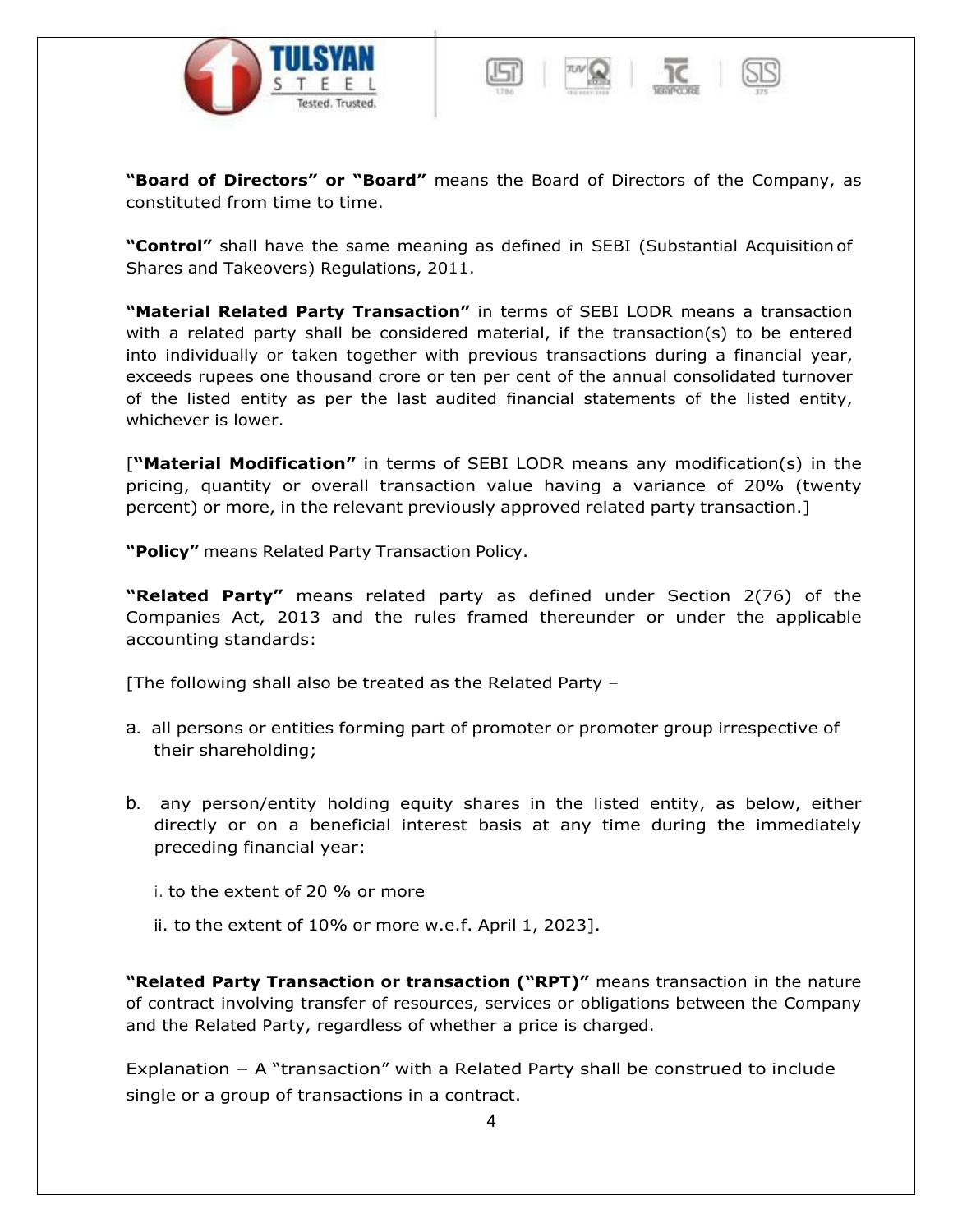



[The RPT shall include transactions between -

- a. the Company or any of its subsidiaries on one hand and a related party of the Company or any of its subsidiaries on the other hand;
- b. the Company or any of its subsidiaries on one hand, and any other person or entity on the other hand, the purpose and effect of which is to benefit a related party of the Company or any of its subsidiaries w.e.f. April 1, 2023.]

### **4. Policy and Procedure**

#### o **Policy**

All Related Party Transactions [where the Company is a party to such transactions], must be reported to the Audit Committee and referred for approval by the Committee in accordance with this policy.

#### o **Procedures**

### **A. Identification of Related Party Transactions**

Every director shall at the beginning of the financial year provide informationby way of written notice to the company regarding his concern or interest in the entity with specific concern to parties which may be considered as relatedparty with respect to the Company and shall also provide the list of relatives which are regarded as related party as per this policy. Directors are also required to provide the information regarding their engagement with other entity during the financial year which may be regarded as related party according to this policy.

The Company will identify potential transactions with Related Parties based on written notices of concern or interests received from its Directors / Key Managerial Personnel as well as based on the list of related parties of the Subsidiary Companies, in the manner prescribed in the Companies Act, 2013and the rules thereunder and SEBI LODR as amended from time to time.

### **B. Review and approval of Related Party Transaction**

#### » **Audit Committee**

o Every Related Party Transaction [and subsequent Material Modifications] shall be subject to the prior approval of the Audit Committee.

[Members of the audit committee, who are independent directors, shall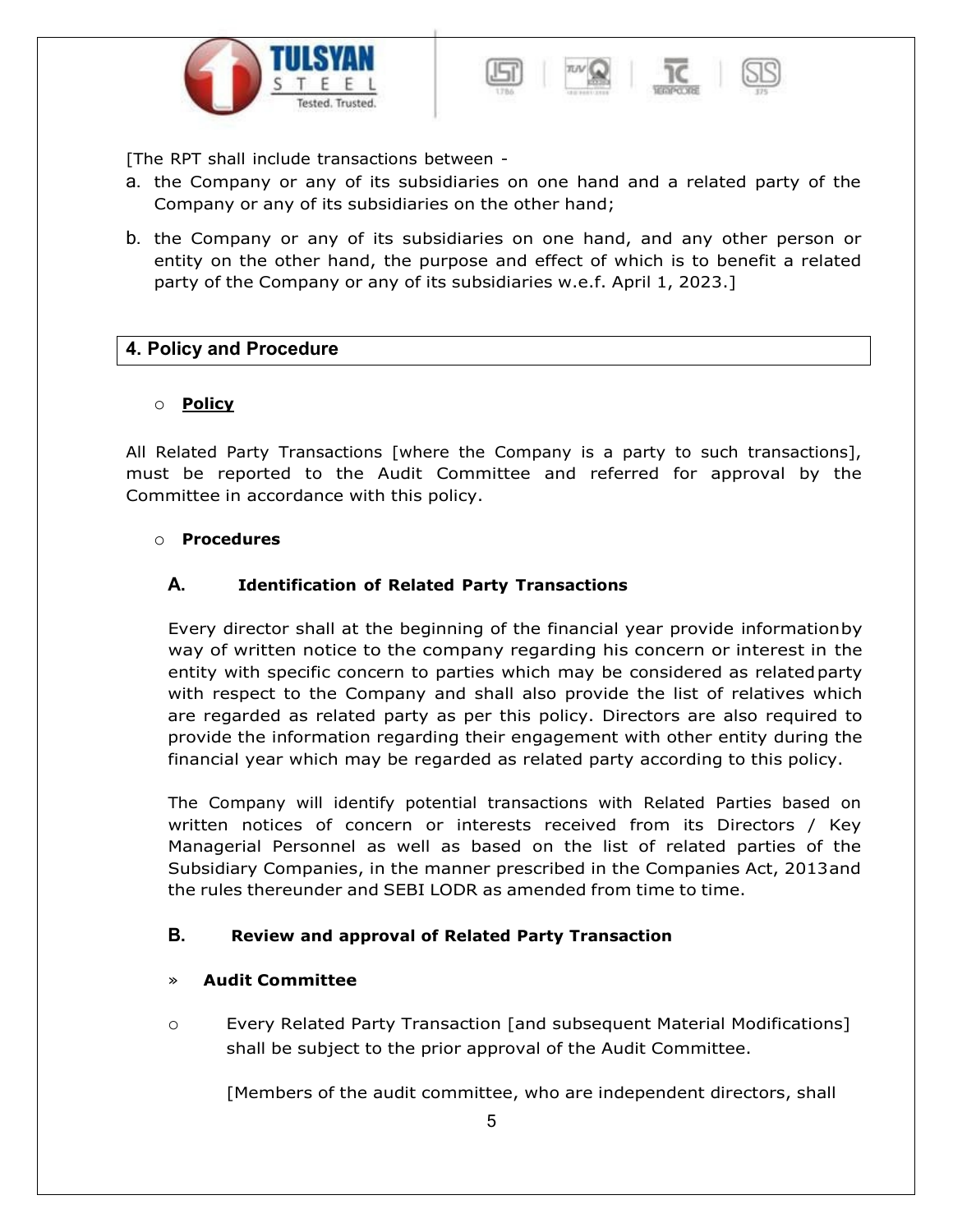



only approve related party transactions].

- o The Audit Committee may grant omnibus approval for Related Party Transactions proposed to be entered into by the Company subject to compliance of the conditions contained in the Companies Act, 2013 and SEBI LODR as amended from time to time.
- $\circ$  [The audit committee shall also review the status of long-term (more than one year) or recurring RPTs on an annual basis.]
- o [Prior approval of the Audit committee shall be required for
	- a. All RPTs and subsequent Material Modifications;
	- b. RPTs where Company's subsidiary is a party but Company is not a party, if the value of such transaction, whether entered into individually or taken together with previous transactions during a financial year exceeds 10% of the consolidated turnover of the Company, as per the last audited financial statements of the Company:
	- c. with effect from April 1, 2023, a related party transaction to which the Company's subsidiary is a party but the Company is not a party, if the value of such transaction whether entered into individually or taken together with previous transactions during a financial year, exceeds ten per cent of the annual standalone turnover, as per the last audited financial statements of such subsidiary.

Provided that prior approval of the audit committee of the Company shall notbe required for RPTs where a listed subsidiary of the Company is a party butthe Company is not a party, if regulation 23 and 15 (2) of SEBI LODR are applicable to such listed subsidiary.]

The Committee shall also satisfy itself the need for such omnibus approval and that such approval is in the interest of the Company.

If any additional Related Party Transaction is to be entered by the Company post omnibus approval granted by the Audit Committee, then the Company shall present such transaction before the Audit Committee in its next meetingfor its prior approval.

o The Audit Committee shall also review the statement of significant related party transactions submitted by management as per its terms of reference.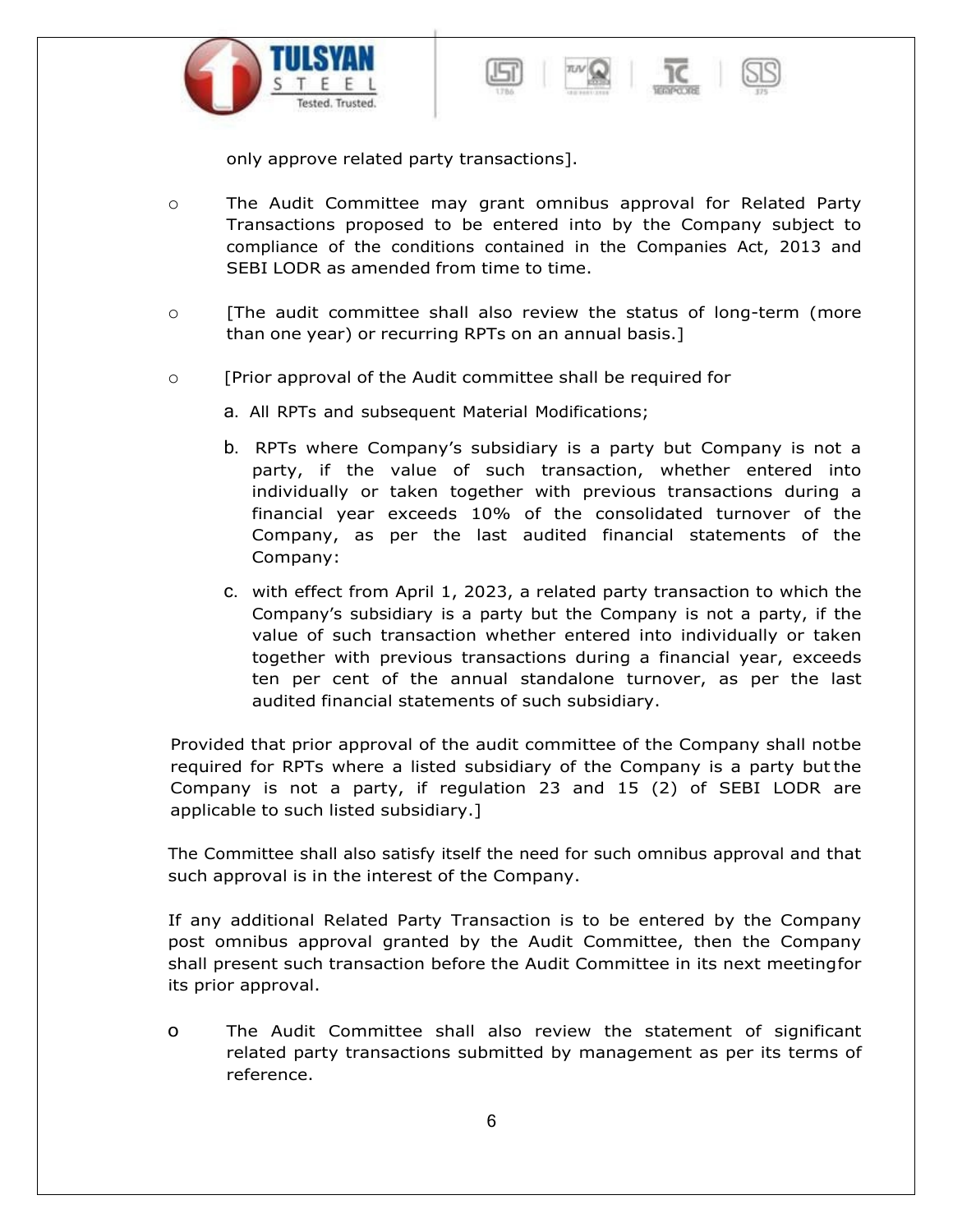



- o Any member of the Committee who has a potential interest in any Related Party Transaction shall abstain from discussion and voting onthe approval of the Related Party Transaction.
- o To review a Related Party Transaction, the Committee shall be provided with the necessary information [(as prescribed under the CompaniesAct, 2013 and/or the SEBI Listing Regulations, from time to time)], to the extent relevant, with respect to actual or potential Related Party Transactions.
- o The Audit Committee shall recommend the Related Party Transactionsfor approval of Board of Directors / Shareholders as per terms of this policy.

#### » **Approval of the Board and the Shareholders**

o All Related Party Transactions which are not in the ordinary course of business or not at the arm's length price shall require prior approval of the Board of Directors of the Company. Where any director is interestedin any Related Party Transaction, such director will abstain from discussion and voting on the subject matter of the resolution relating to such Transaction.

Further, all related party transactions [which are not in the ordinary course of business or not at the arm's length price **and** are] exceeding threshold limits prescribed in the Act **as per Annexure 1** shall also require prior approval of shareholders of the Company by way of Ordinary Resolution and [all entities falling under the definition of Related Parties shall not vote to approve the relevant transaction, irrespective ofwhether the entity is a party to the particular transaction or not.]

[Further, the information as prescribed under the Companies Act, 2013 and/or the SEBI Listing Regulations, from time to time shall be provided in the Notice to the shareholders for consideration of RPTs.]

o All the Material Related Party Transactions [and subsequent Material Modifications] shall require [prior] approval of the Board and shareholders through Ordinary Resolution and [no Related Party shall vote to approve such resolutions whether the entity is a related party to the particular transaction or not.]

[Provided that prior approval of shareholders of the Company shall notbe required for RPTs where listed subsidiary is a party but the Companyis not a party, if regulation 23 and 15 (2) of SEBI LODR are applicable to such listed subsidiary.]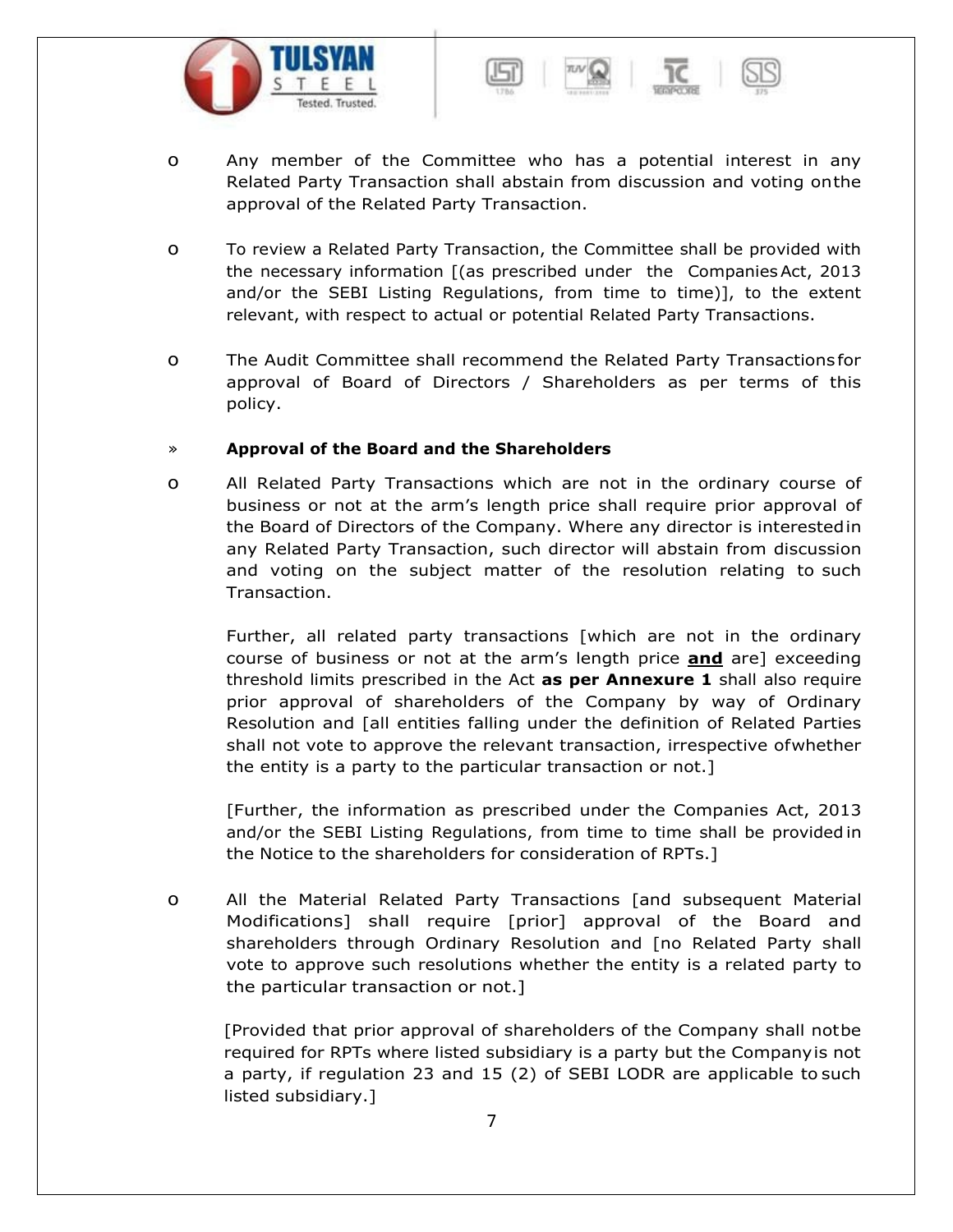





Provided that the aforesaid requirements shall not apply in respect of a resolution plan approved under section 31 of the Insolvency Code, subject to the event being disclosed to the recognized stock exchanges within one day of the resolution plan being approved.

Provided that the Material Related Transactions entered into by the Company with its wholly owned subsidiary(ies) whose accounts are consolidated with the company and placed before the shareholders atthe general meeting for approval shall not require approval of the shareholders.

[Provided that the provisions pertaining to -

- Prior approval of the Audit Committee for all RPTs;
- Omnibus approval for RPTs; and
- Prior approval of shareholders for Material Related Party Transactions and subsequent Material Modifications

shall not be applicable when the transactions are entered into between two wholly-owned subsidiaries of the Company, whose accounts are consolidated with the Company and placed before the shareholders atthe general meeting for approval.]

## **5. Transactions which do not require approval**

Any transaction in which the Related Party's interest arises solely from ownershipof securities issued by the Company and all holders of such securities receive thesame benefits pro rata as the Related Party [including following

(a) the issue of specified securities on a preferential basis, subject to compliance of the requirements under the Securities and Exchange Board of India (Issue of Capital and Disclosure Requirements) Regulations, 2018;

(b) the following corporate actions by the Company which are uniformly applicable/offered to all shareholders in proportion to their shareholding: i. payment of dividend;

ii. subdivision or consolidation of securities;

- iii. issuance of securities by way of a rights issue or a bonus issue; and
- iv. buy-back of securities.]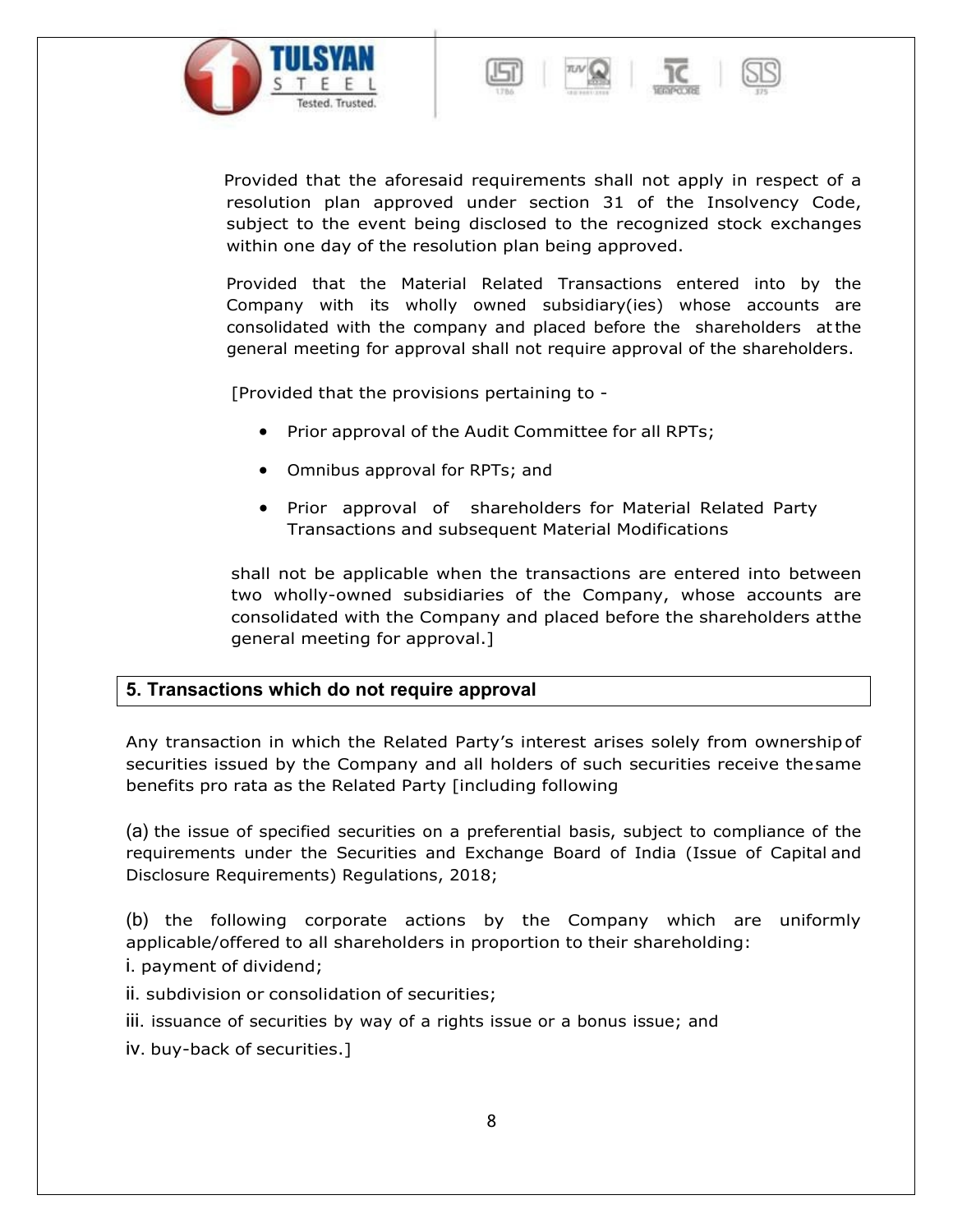



### **6. Related Party Transactions not approved under this Policy**

If a Related Party Transaction is entered into by the Company without being approved under this Policy, the same shall be reviewed by the Audit Committee. TheAudit Committee shall evaluate the transaction and may decide such action as it may consider appropriate including ratification, revision or termination of the Related Party Transaction. The Audit Committee may examine the facts and circumstances of the case and take any such action it deems appropriate.

### **7. Disclosures**

- o Every Related Party Transaction with proper justification shall be disclosed inthe Directors Report.
- o [Material RPTs shall be provided in the notice to shareholders].
- o Details of all material transactions with related parties shall be disclosed quarterly along with the compliance report on corporate governance.
- o The Company shall submit [enhanced disclosure of information related to RPTs to be provided to the stock exchanges every six months in the format specified by the SEBI with the following timelines:

i. within 15 days from the date of publication of financials;

ii. simultaneously with the financials w.e.f. April 1, 2023]. and also publish the same on its website.

o The Company shall disclose policy on dealing with Related Party Transactionson its website and also in the Annual Report.

This Policy will be communicated to all operational employees and other concerned persons of the Company.

#### **8. Policy Review**

This policy is framed based on the provisions of the Companies Act, 2013, and rules thereunder and the requirements of the SEBI LODR.

In case of any subsequent changes in the provisions of the Companies Act, 2013 and SEBI LODR or any other regulations ("the Regulations") which makes any of the provisions in the policy inconsistent with the Regulations, the provisions of the Regulations would prevail over the Policy and the provisions in the policy would be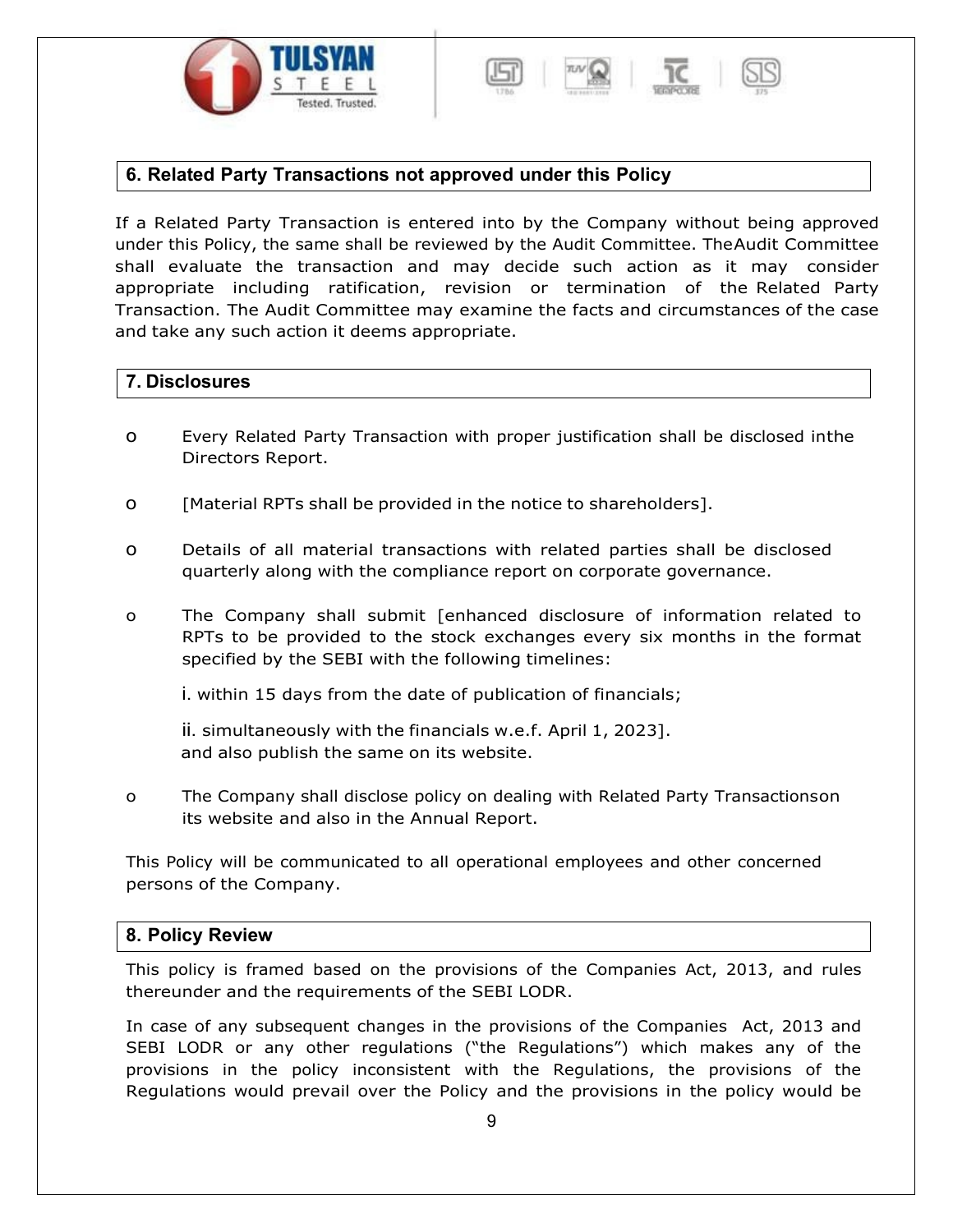



modified in due course to make it consistent with the Regulations.

The Policy shall be reviewed by the Audit Committee as and when any changes are to be incorporated in the policy due to change in the Regulations or as may be felt appropriate by the Committee. Any changes or modification on the Policy as recommended by the Committee would be presented for approval of the Board of Directors. Provided that this policy shall be reviewed by the board of directors at least once every three years and updated accordingly.

[This Policy is lastly amended as per the recommendations of the Audit Committee meeting held on February 14, 2022 and approved by the Board of Directors at its meeting held on February 14, 2022.]

\*\*\*\*\*\*\*\*\*\*\*\*\*\*\*\*